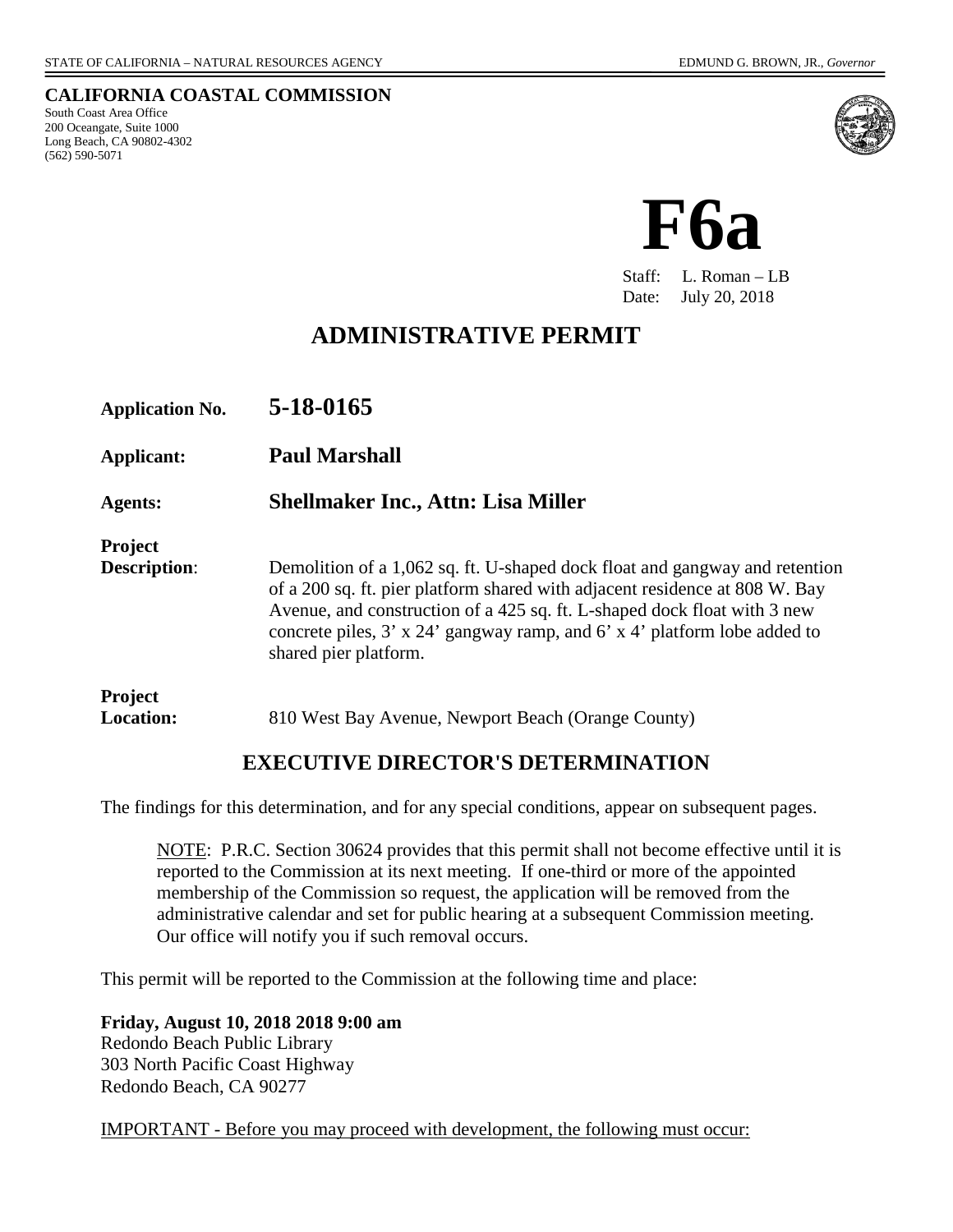5-18-0165(Marshall) Administrative Permit

Pursuant to 14 Cal. Admin. Code Sections 13150(b) and 13158, you must sign the enclosed duplicate copy acknowledging the permit's receipt and accepting its contents, including all conditions, and return it to our office. Following the Commission's meeting, and once we have received the signed acknowledgement and evidence of compliance with all special conditions, we will send you a Notice of Administrative Permit Effectiveness.

#### **BEFORE YOU CAN OBTAIN ANY LOCAL PERMITS AND PROCEED WITH DEVELOPMENT, YOU MUST HAVE RECEIVED BOTH YOUR ADMINISTRATIVE PERMIT AND THE NOTICE OF PERMIT EFFECTIVENESS FROM THIS OFFICE.**

 JOHN AINSWORTH Executive Director

 By: Liliana Roman Title: Coastal Program Analyst

## **STANDARD CONDITIONS**

This permit is granted subject to the following standard conditions:

- 1. **Notice of Receipt and Acknowledgment.** The permit is not valid and development shall not commence until a copy of the permit, signed by the permittee or authorized agent, acknowledging receipt of the permit and acceptance of the terms and conditions, is returned to the Commission office.
- 2. **Expiration.** If development has not commenced, the permit will expire two years from the date the Commission voted on the application. Development shall be pursued in a diligent manner and completed in a reasonable period of time. Application for extension of the permit must be made prior to the expiration date.
- 3. **Interpretation.** Any questions of intent or interpretation of any term or condition will be resolved by the Executive Director or the Commission.
- 4. **Assignment.** The permit may be assigned to any qualified person, provided assignee files with the Commission an affidavit accepting all terms and conditions of the permit.
- 5. **Terms and Conditions Run with the Land.** These terms and conditions shall be perpetual, and it is the intention of the Commission and the permittee to bind all future owners and possessors of the subject property to the terms and conditions.

**SPECIAL CONDITIONS:** See pages six through ten.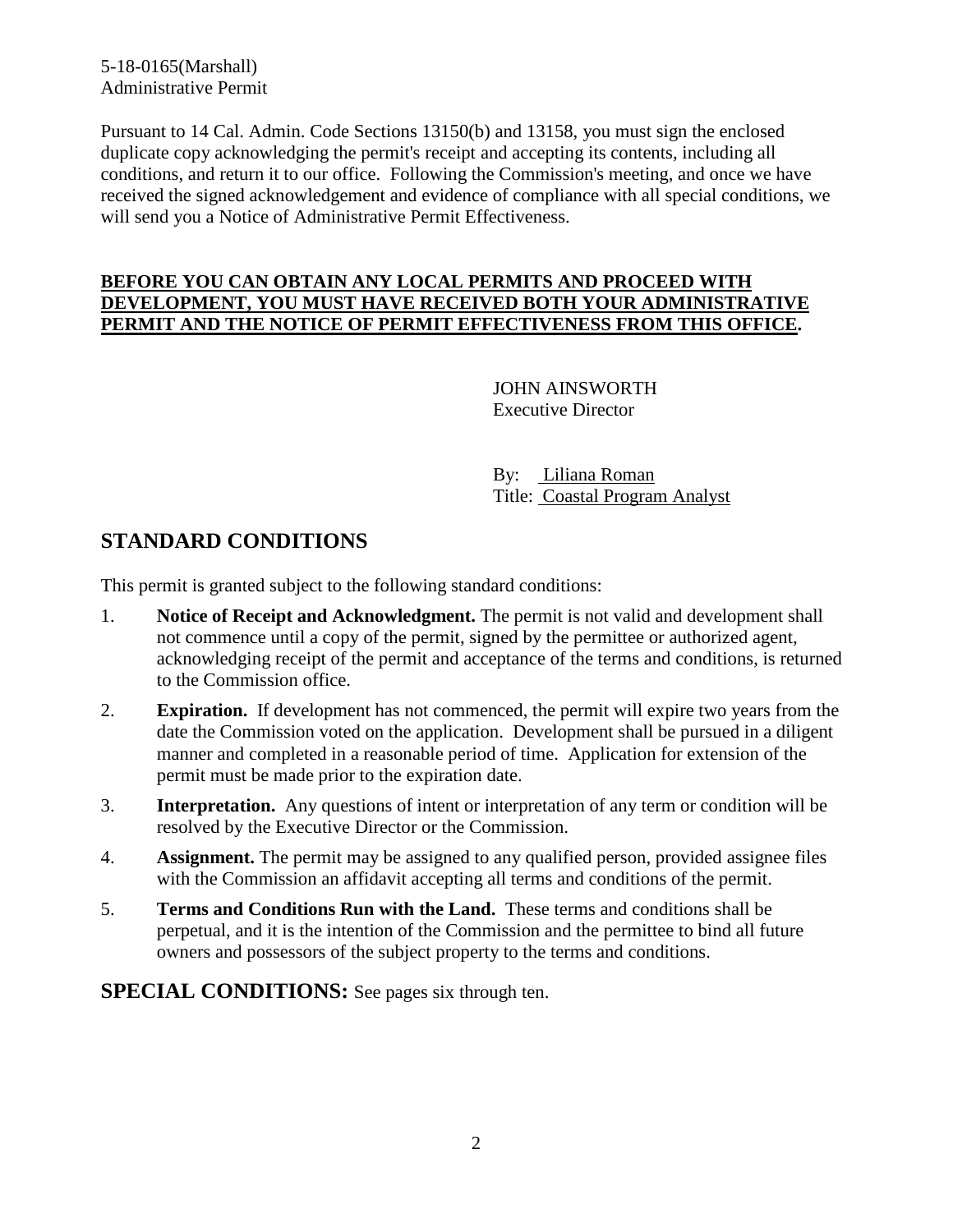#### **EXECUTIVE DIRECTOR'S DETERMINATION (continued):**

The Executive Director hereby determines that the proposed development is a category of development, which, pursuant to PRC Section 30624, qualifies for approval by the Executive Director through the issuance of an Administrative Permit. Subject to Standard and Special Conditions as attached, said development is in conformity with the provisions of Chapter 3 of the Coastal Act of 1976 and will not have any significant impacts on the environment within the meaning of the California Environmental Quality Act. If located between the nearest public road and the sea, this development is in conformity with the public access and public recreation policies of Chapter 3.

## **FINDINGS FOR EXECUTIVE DIRECTOR'S DETERMINATION**

### **A. PROJECT DESCRIPTION**

The subject site at 810 W. Bay Avenue is developed with a single-family residence and a private residential shared dock built between the prolongation of the property line between 808 and 810 W. Bay Avenue in the City of Newport Beach (**Exhibit #1**). Single-family residences and associated private boat dock systems characterize the surrounding Lower Newport Harbor area.

The proposed project involves the demolition of the shared 1,062 sq. ft. U-shaped dock float and gangway and 5 concrete pier piles and replacement with a new individual 425 sq. ft. L-shaped dock float supported by three new 16-in. sq. concrete piles and a standard 3' x 24' gangway ramp associated with the residence at 810 W. Bay Avenue (**Exhibit #2**). Only the shared U shaped float and gangway is proposed for demolition; demolition of the existing 200 sq. ft. pier platform is not proposed. Instead the platform is proposed to be retained and will continue to be shared between both properties a new 6 ft. 4 ft. platform lobe (24 sq. ft.) is proposed to be attached to the retained pier platform for access to the new gangway and L-shaped dock float (**Exhibit #3**). The imaginary prolongation of the property line over the water divides the structure in half with 100 sq. ft. on each side resulting in a 124 sq. ft. pier platform. Thus the total overall water coverage for the new dock system is approximately 620 sq. ft. As designed, the existing and proposed boat dock system does not extend beyond the Pierhead Line<sup>[1](#page-2-0)</sup> or extend past the Project Line<sup>[2](#page-2-1)</sup> consistent with the City of Newport Beach Harbor Permit Policy.

The coastal development permit application for the neighbor's proposed dock at 810 W. Bay Avenue is Coastal Development Permit 5-18-166 (Jackson). The demolition of the existing shared dock at the subject site is also included in CDP application 5-18-0166 (Jackson) and includes a similar proposal for construction of an L-shaped dock float and another 6 ft. x 4 ft. platform lobe added to the existing 200 sq. ft. shared pier platform for the private dock associated with the residence at 808 W. Bay Avenue. Both applicants propose to maintain and continue to share the 248 sq. ft. pier platform but use the proposed separate dock floats and gangways. The proposed enlarged 248 square pier platform would be non-conforming due to size if it was associated with only one residential lot. The City of Newport Beach Waterfront Project Guidelines and Standards

<span id="page-2-0"></span> $\overline{a}$  $<sup>1</sup>$  As defined by the City of Newport Beach Municipal Code, Title 17 - Harbor Code, the Pierhead Line refers to the</sup> harbor water area perimeter lines that define the limit of pier and floating dock structures and defines the limit of

<span id="page-2-1"></span>construction except as otherwise approved by the City Council.<br><sup>2</sup> As defined by the City of Newport Beach Municipal Code, Title 17 - Harbor Code, the Project Line refers to the harbor water area channel lines of the improvements constructed by the Federal Government in 1935-1936.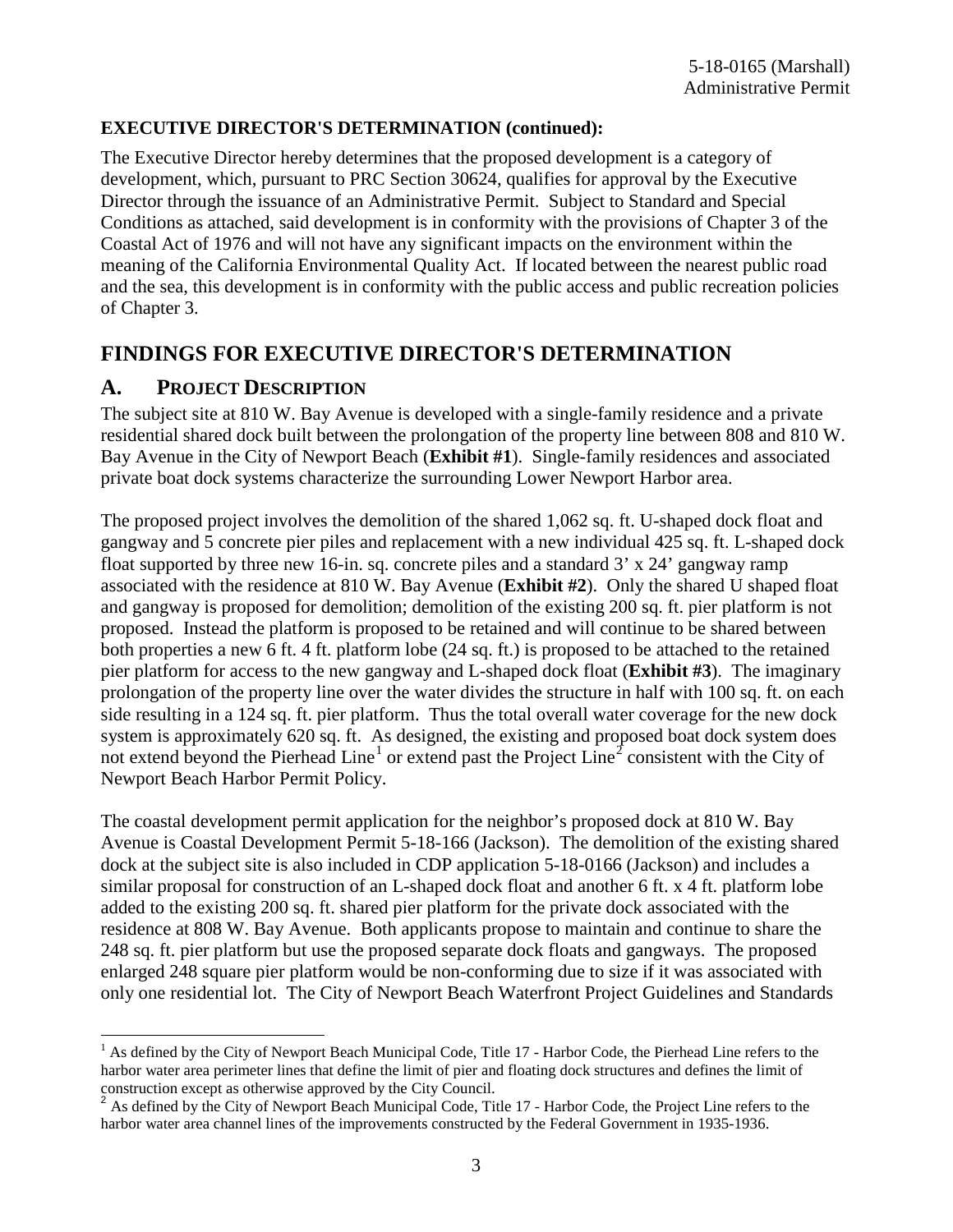#### 5-18-0165(Marshall) Administrative Permit

limit the maximum size of pier platforms to 170 sq. ft. However, since the pier platform serves two residential lots, and is built across the prolongation of the property line between 808 and 810 W. Bay Avenue, it is considered two attached platforms, and therefore is within the size limit of the maximum allowable for individual pier platforms. Overall, both projects would result in the demolition of a 1,062 sq. ft. U-shaped dock float system and construction of two individual 620 sq. ft. L-shaped dock float systems resulting in a minor increase of overall water coverage (620 sq. ft. and 620 sq. ft. is a combined 1,240 sq. ft.).

The City of Newport Beach has a certified Local Coastal Program. However, due to the project location over public tidelands/submerged lands, the project is within an area of the Commission's retained permit jurisdiction. Nonetheless, the City's certified Local Coastal Program may be used as guidance. The certified Coastal Zoning Map zoning designation at the project site is TS – Submerged Lands and Tidelands. The proposed development is consistent with the City's certified LCP, specifically with Implementation Plan Section 21.48.085 – Public Trust Lands which limits uses in the TS Coastal Zoning District to those uses that are subject to the Common Law Public Trust, such uses are limited to navigation, fishing, commerce, public access, water-oriented recreation, open space and environmental protection. The City of Newport Beach Harbor Resources Division reviewed the proposed dock replacement plans and issued a Harbor Permit/Approval-in-Concept dated 1/16/18.

The proposed replacement dock will be used for boating related purposes to serve a single-family residential development. The proposed dock is being constructed on public tidelands and/or within an area subject to public trust doctrine. The proposed development would continue to preclude the general public from utilizing the public water area underneath the dock for recreation or navigational purposes. The proposed development consisting of demolition and replacement of a private dock float on an existing developed residential lot on a bulkhead lot will not have any new adverse impact on public access to the coast or to nearby recreational facilities. There is no direct public pedestrian access to public tidelands through the private residential lot at the subject site. There is no sandy beach area in front of the subject site, therefore, in this case, the placement of a dock system beyond the bulkhead would not create an impediment to public access as there is no opportunity for the public to walk upon the land in front of the bulkhead at this site. The nearest available public access to the waters of Newport Harbor is located approximately 400 feet north of the project site at a pocket beach on W. Bay Ave between  $9<sup>th</sup>$  and  $10<sup>th</sup>$  Streets. From this coastal access point, members of the public may have access to a sandy beach and public tidelands surrounding Newport Harbor and recreation, sunbathe, or launch a kayak.

Additionally, in this case, there is an existing significant pattern of development of private residential docks beyond the bulkhead (**Exhibit #1**). Thus, the proposed dock replacement at this site and in this location would not establish a new pattern of development (nor create a new adverse public access condition, as previously mentioned). Finally, **Special Condition No. 4** is imposed stating that the approval of a coastal development permit for the project does not waive any public rights or interest that exist or may exist on the property or on adjacent public waters.

The site was surveyed by Mark Sites, Diving Service for both eelgrass and *Caulerpa taxifolia* and no eelgrass or *Caulerpa taxifolia* was discovered in the subject site. The surveys took place on October 31, 2017 at the very end of the active growth phase of eelgrass (typically March through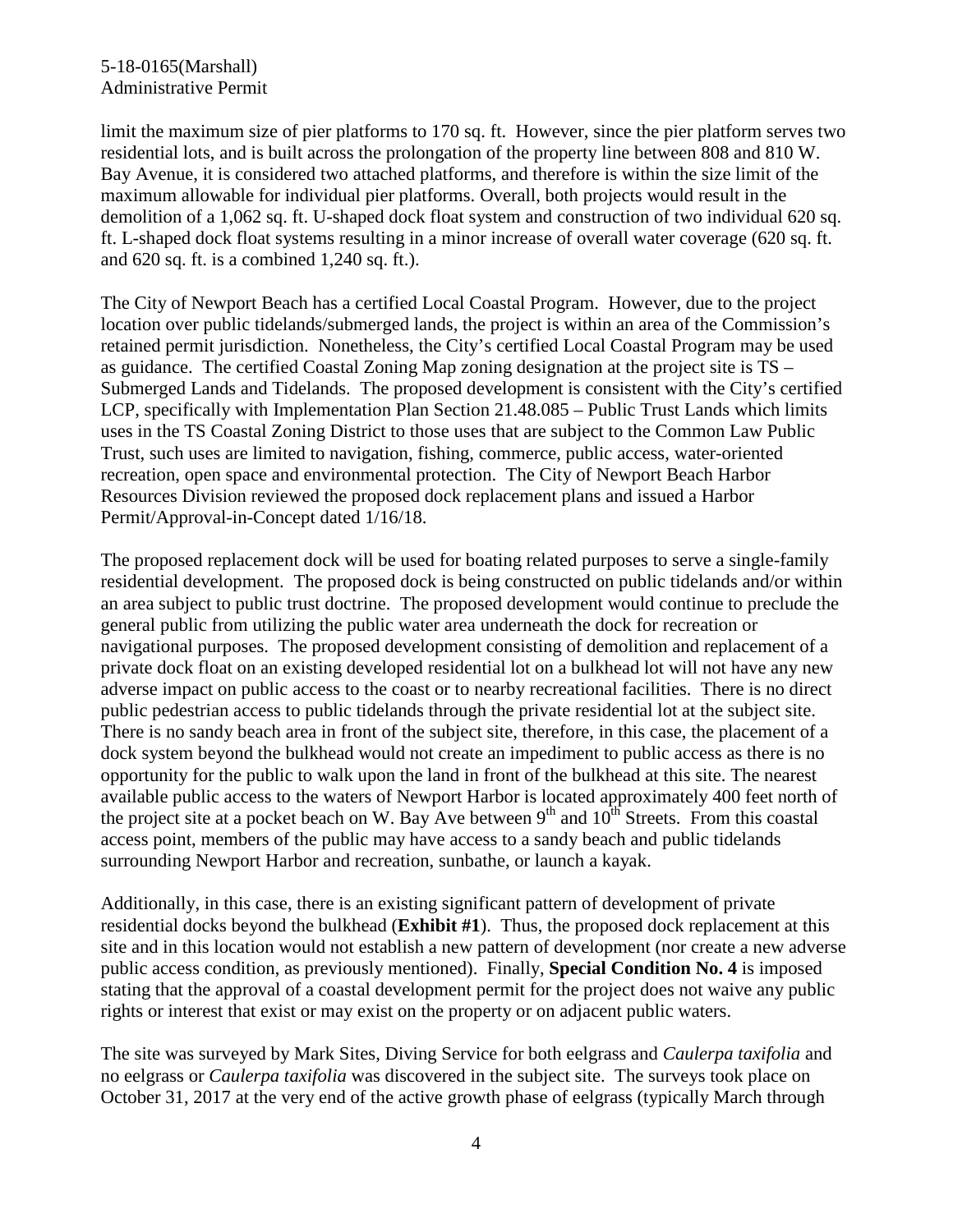October). An eelgrass survey is valid for a 60-day period and a *Caulerpa taxifolia* survey is valid for a 90-day period with the exception of surveys completed in August-October. A survey completed in August - October shall be valid until the resumption of active growth (i.e., March 1). As the item is scheduled to be heard by the Coastal Commission at its August 2018 meeting, the surveys will no longer be valid. Therefore, a subsequent eelgrass and *Caulerpa taxifolia* survey will be required prior to commencement of construction in the water should the coastal development permit application be approved. Therefore, **Special Conditions No. 2** and **No. 3** are imposed, which identify the procedures necessary to be completed prior to commencement of construction. Also, if any eelgrass or *Caulerpa taxifolia* is found growing at the project site or vicinity, **Special Condition No. 3** also identifies the procedures necessary to be completed prior to commencement of demolition/construction.

The storage or placement of construction material, debris, or waste in a location where it could be discharged into coastal waters would result in an adverse effect on the marine environment. The proposed project includes measures to help ensure protection of coastal waters and marine resources during construction. Measures proposed include: floating debris shall be removed from the water and disposed of properly, all construction activities shall occur within the designated project footprint, and silt curtains shall be used during pile replacement. The Regional Water Quality Control Board (RWQCB) has determined that the proposed project will not adversely impact water quality if standard construction methods and materials are used. The applicant has applied for a permit from the U.S. Army Corps of Engineers and the permit is pending coastal development permit approval. To ensure that all impacts (pre- and post- construction) to water quality are minimized, however, and to reduce the potential for construction related impacts on water quality, **Special Condition No. 1** is imposed, which requires, but is not limited to, appropriate storage and handling of construction equipment and materials to minimize the potential of pollutants to enter coastal waters; and the continued use and maintenance of post construction BMPs.

## **B. PUBLIC ACCESS**

As conditioned, the proposed development will not have any new adverse impact on public access to the coast or to nearby recreational facilities. Thus, as conditioned, the proposed development conforms with Sections 30210 through 30214, Sections 30220 through 30224, and 30252 of the Coastal Act.

# **C. HABITAT**

As conditioned, the development will not result in significant degradation of adjacent habitat, recreation areas, or parks and is compatible with the continuance of those habitat, recreation, or park areas. Therefore, , as conditioned, the proposed project conforms to Section 30240(b) of the Coastal Act.

### **D. MARINE RESOURCES**

The proposed recreational boat dock development and its associated structures are an allowable and encouraged marine related use. The project design includes the minimum sized pilings and the minimum number of pilings necessary for structural stability. There are no feasible less environmentally damaging alternatives available. As conditioned, the project will not significantly adversely impact eelgrass beds and will not contribute to the dispersal of the invasive aquatic algae,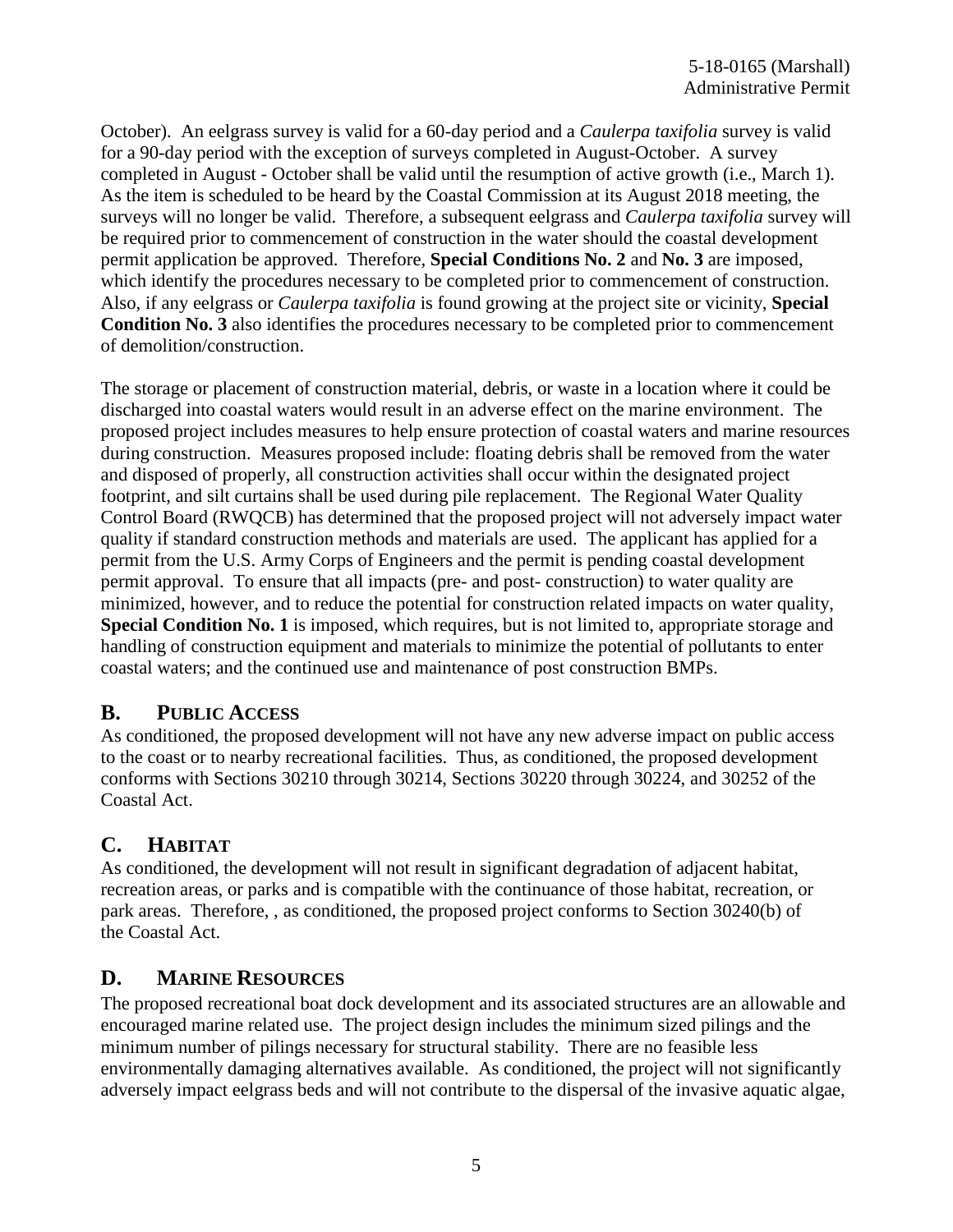5-18-0165(Marshall) Administrative Permit

*Caulerpa taxifolia*. Further, as proposed and conditioned, the project, which is to be used solely for recreational boating purposes, conforms to Sections 30224 and 30233 of the Coastal Act.

# **E. WATER QUALITY**

The proposed work will be occurring on, within, or adjacent to coastal waters. The storage or placement of construction material, debris, or waste in a location where it could be discharged into coastal waters would result in an adverse effect on the marine environment. To reduce the potential for construction related impacts on water quality, special conditions require the appropriate storage and handling of construction equipment and materials to minimize the potential of pollutants to enter coastal waters. To reduce the potential for post-construction impacts to water quality the conditions of approval require the continued use and maintenance of post construction BMPs. As conditioned, the proposed development conforms to Sections 30230 and 30231 of the Coastal Act.

# **F. LOCAL COASTAL PROGRAM (LCP)**

Coastal Act section 30604(a) states that, prior to certification of a local coastal program ("LCP"), a coastal development permit can only be issued upon a finding that the proposed development is in conformity with Chapter 3 of the Act and that the permitted development will not prejudice the ability of the local government to prepare an LCP that is in conformity with Chapter 3. An LCP for the City of Newport Beach was effectively certified January 13, 2017. However, the proposed development is occurring within an area of the Commission's retained permit jurisdiction, due to the project location over public tidelands/submerged lands. Consequently, the standard of review is the Coastal Act and the City's LCP is used only as guidance. As conditioned, the proposed development is consistent with Chapter 3 of the Coastal Act and with the certified LCP for the area.

# **G. CALIFORNIA ENVIRONMENTAL QUALITY ACT (CEQA)**

As conditioned, there are no feasible alternatives or additional feasible mitigation measures available that would substantially lessen any significant adverse effect that the activity may have on the environment. Therefore, the proposed project, as conditioned to mitigate the identified impacts, is the least environmentally damaging feasible alternative and can be found consistent with the requirements of the Coastal Act to conform to CEQA.

# **SPECIAL CONDITIONS**

This permit is granted subject to the following special conditions:

### **1. Water Quality**

### **A. Construction Responsibilities and Debris Removal**

- (1) No demolition or construction materials, equipment, debris, or waste shall be placed or stored where it may enter sensitive habitat, receiving waters or a storm drain, or be subject to wave, wind, rain or tidal erosion and dispersion;
- (2) Any and all debris resulting from demolition or construction activities, and any remaining construction material, shall be removed from the project site within 24 hours of completion of the project;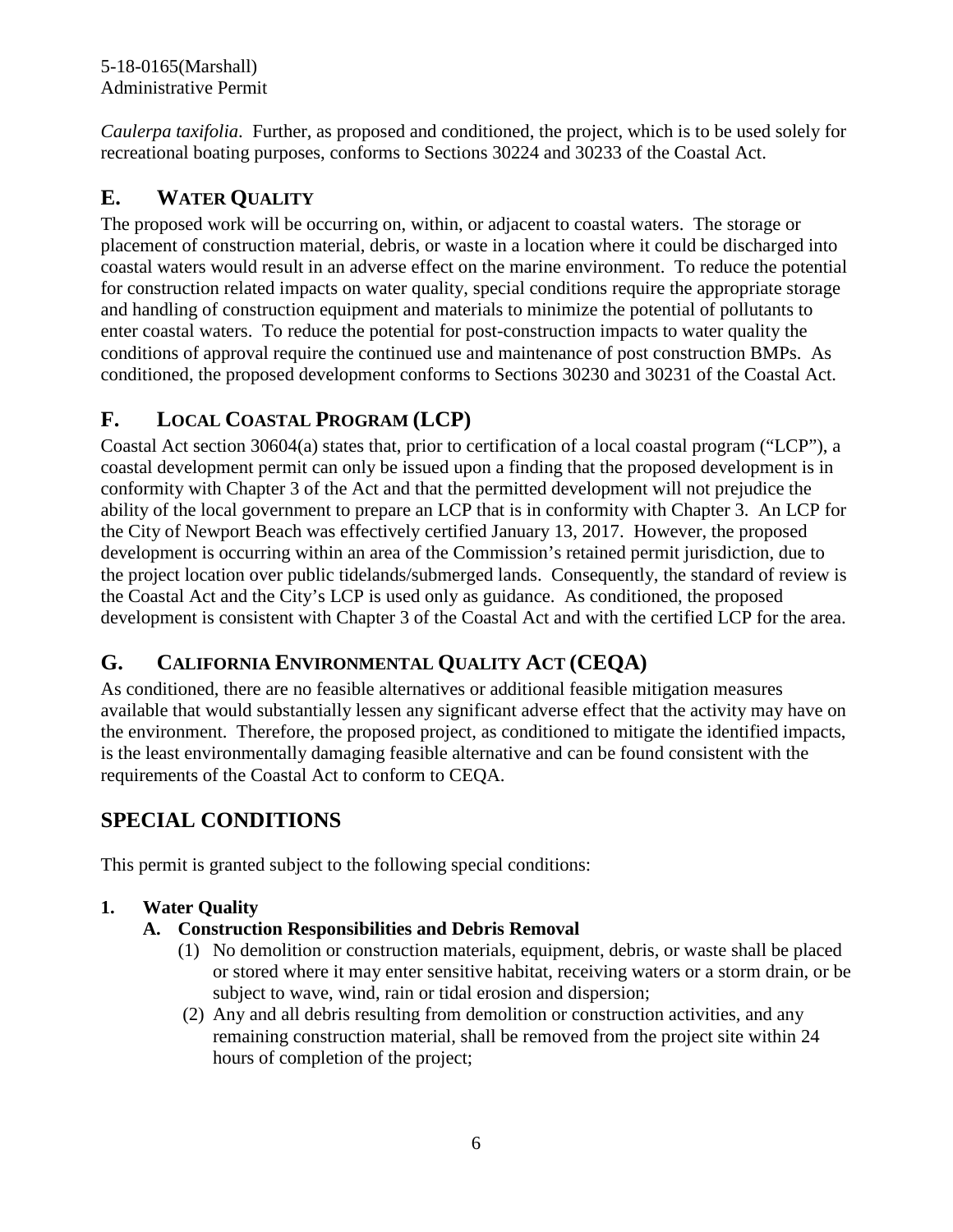- (3) Demolition or construction debris and sediment shall be removed from work areas each day that demolition or construction occurs to prevent the accumulation of sediment and other debris that may be discharged into coastal waters;
- (4) Machinery or construction materials not essential for project improvements will not be allowed at any time in the intertidal zone;
- (5) If turbid conditions are generated during construction a silt curtain will be utilized to control turbidity;
- (6) Floating booms will be used to contain debris discharged into coastal waters and any debris discharged will be removed as soon as possible but no later than the end of each day;
- (7) Non buoyant debris discharged into coastal waters will be recovered by divers as soon as possible after loss;
- (8) All trash and debris shall be disposed in the proper trash and recycling receptacles at the end of every construction day;
- (9) The applicant shall provide adequate disposal facilities for solid waste, including excess concrete, produced during demolition or construction;
- (10) Debris shall be disposed of at a legal disposal site or recycled at a recycling facility. If the disposal site is located in the coastal zone, a coastal development permit or an amendment to this permit shall be required before disposal can take place unless the Executive Director determines that no amendment or new permit is legally required;
- (11) All stock piles and construction materials shall be covered, enclosed on all sides, shall be located as far away as possible from drain inlets and any waterway, and shall not be stored in contact with the soil;
- (12) Machinery and equipment shall be maintained and washed in confined areas specifically designed to control runoff. Thinners or solvents shall not be discharged into sanitary or storm sewer systems;
- (13) The discharge of any hazardous materials into any receiving waters shall be prohibited;
- (14) Spill prevention and control measures shall be implemented to ensure the proper handling and storage of petroleum products and other construction materials. Measures shall include a designated fueling and vehicle maintenance area with appropriate berms and protection to prevent any spillage of gasoline or related petroleum products or contact with runoff. The area shall be located as far away from the receiving waters and storm drain inlets as possible;
- (15) Best Management Practices (BMPs) and Good Housekeeping Practices (GHPs) designed to prevent spillage and/or runoff of demolition or construction-related materials, and to contain sediment or contaminants associated with demolition or construction activity, shall be implemented prior to the on-set of such activity;and
- (16) All BMPs shall be maintained in a functional condition throughout the duration of construction activity.

### **B. Best Management Practices Program**

By acceptance of this permit the applicant agrees that the long-term water-borne berthing of boat(s) in the approved dock and/or boat slip will be managed in a manner that protects water quality pursuant to the implementation of the following BMPs.

(1) Boat Cleaning and Maintenance Measures: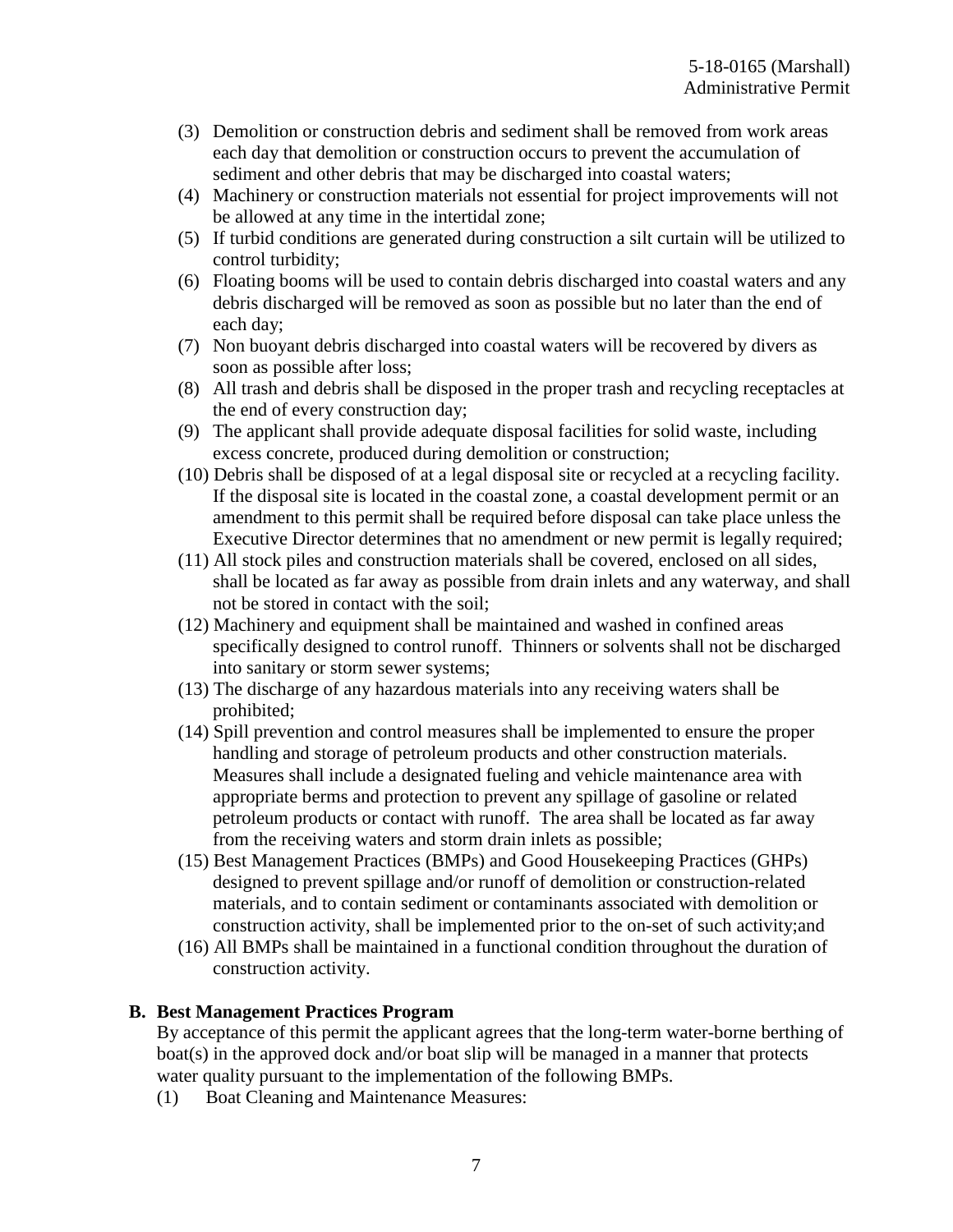- a. In-water top-side and bottom-side boat cleaning shall minimize the discharge of soaps, paints, and debris;
- b. In-the-water hull scraping or any process that occurs under water that results in the removal of paint from boat hulls shall be prohibited. Only detergents and cleaning components that are designated by the manufacturer as phosphate-free and biodegradable shall be used, and the amounts used minimized; and
- c. The applicant shall minimize the use of detergents and boat cleaning and maintenance products containing ammonia, sodium hypochlorite, chlorinated solvents, petroleum distillates or lye.
- (2) Solid and Liquid Waste Management Measures:
	- a. All trash, recyclables, and hazardous wastes or potential water contaminants, including old gasoline or gasoline with water, absorbent materials, oily rags, lead acid batteries, anti-freeze, waste diesel, kerosene and mineral spirits will be disposed of in a proper manner and will not at any time be disposed of in the water or gutter.
- (3) Petroleum Control Management Measures:
	- a. Boaters will practice preventive engine maintenance and will use oil absorbents in the bilge and under the engine to prevent oil and fuel discharges. Oil absorbent materials shall be examined at least once a year and replaced as necessary. Used oil absorbents are hazardous waste in California. Used oil absorbents must therefore be disposed in accordance with hazardous waste disposal regulations. The boaters will regularly inspect and maintain engines, seals, gaskets, lines and hoses in order to prevent oil and fuel spills. The use of soaps that can be discharged by bilge pumps is prohibited;
	- b. If the bilge needs more extensive cleaning (e.g., due to spills of engine fuels, lubricants or other liquid materials), the boaters will use a bilge pump-out facility or steam cleaning services that recover and properly dispose or recycle all contaminated liquids; and
	- c. Bilge cleaners which contain detergents or emulsifiers will not be used for bilge cleaning since they may be discharged to surface waters by the bilge pumps.

#### **2. Pre-and Post-Construction Eelgrass Survey(s)**

**A. Pre Construction Eelgrass Survey**. A valid pre-construction eelgrass (*Zostera marina*) survey shall be completed during the period of active growth of eelgrass (typically March through October). The pre- construction survey shall be completed within 60 days before the start of construction. The survey shall be prepared in full compliance with the "California Eelgrass Mitigation Policy and Implementing Guidelines" dated October 2014 (see

[http://www.westcoast.fisheries.noaa.gov/habitat/habitat\\_types/seagrass\\_info/californ](http://www.westcoast.fisheries.noaa.gov/habitat/habitat_types/seagrass_info/california_eelgrass.html) ia eelgrass.html) adopted by the National Marine Fisheries Service (except as modified by this special condition) and shall be prepared in consultation with the California Department of Fish and Wildlife. The applicant shall submit the eelgrass survey for the review and approval of the Executive Director within five (5) business days of completion of each eelgrass survey and in any event no later than fifteen (15)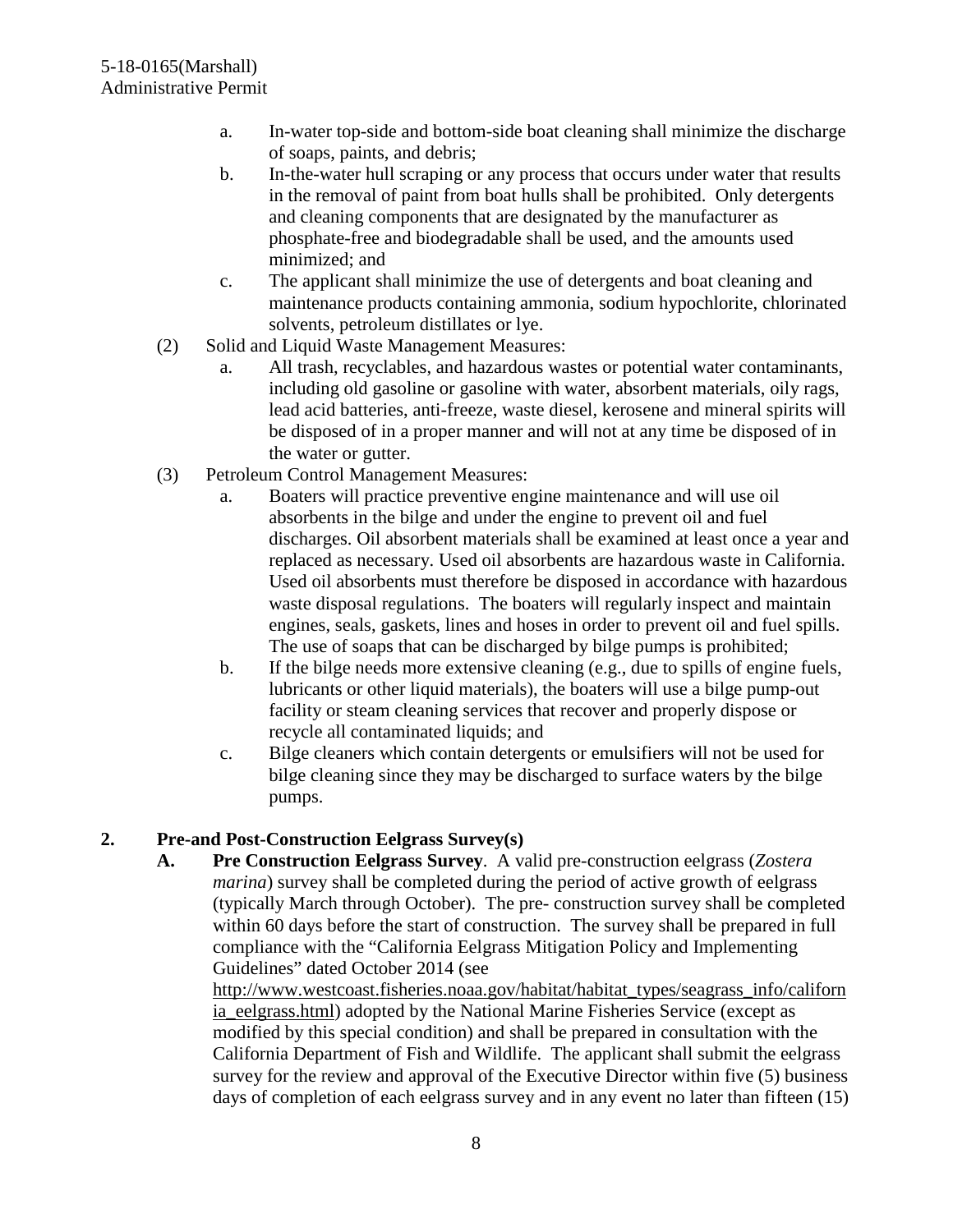business days prior to commencement of any development. If the eelgrass survey identifies any eelgrass within the project area which would be impacted by the proposed project, the development shall require an amendment to this permit from the Coastal Commission or a new coastal development permit.

**B. Post Construction Eelgrass Survey**. If any eelgrass is identified in the project area by the survey required in subsection A of this condition above, within 30 days of completion of construction, or within the first 30 days of the next active growth period following completion of construction that occurs outside of the active growth period, the applicant shall survey the project site to determine if any eelgrass was adversely impacted. The survey shall be prepared in full compliance with the "California Eelgrass Mitigation Policy" dated October 2014 (see [http://www.westcoast.fisheries.noaa.gov/habitat/habitat\\_types/seagrass\\_info/californ](http://www.westcoast.fisheries.noaa.gov/habitat/habitat_types/seagrass_info/california_eelgrass.html) ia eelgrass.html) (except as modified by this special condition) adopted by the National Marine Fisheries Service and shall be prepared in consultation with the California Department of Fish and Wildlife. The applicant shall submit the postconstruction eelgrass survey for the review and approval of the Executive Director within thirty (30) days after completion of the survey. If any eelgrass has been impacted, the applicant shall replace the impacted eelgrass at a minimum 1.38:1 ratio on-site, or at another location, in accordance with the California Eelgrass Mitigation Policy. All impacts to eelgrass habitat shall be mitigated at a minimum ratio of 1.38:1 (mitigation: impact). Any exceptions to the required 1.38:1 mitigation ratio found within the California Eelgrass Mitigation Policy shall not apply. Implementation of mitigation shall require an amendment to this permit or a new coastal development permit unless the Executive Director determines that no amendment or new permit is required.

#### **3. Pre-construction** *Caulerpa Taxifolia* **Survey**

- **A.** Not earlier than 90 days nor later than 30 days prior to commencement or re-commencement of any development authorized under this coastal development permit (the "project"), the applicant shall undertake a survey of the project area and a buffer area at least 10 meters beyond the project area to determine the presence of the invasive alga *Caulerpa taxifolia*. The survey shall include a visual examination of the substrate.
- **B.** The survey protocol shall be prepared in consultation with the Regional Water Quality Control Board, the California Department of Fish and Game, and the National Marine Fisheries Service.
- **C.** Within five (5) business days of completion of the survey, the applicant shall submit the survey:
	- (1) for the review and approval of the Executive Director; and
	- (2) to the Surveillance Subcommittee of the Southern California Caulerpa Action Team (SCCAT). The SCCAT Surveillance Subcommittee may be contacted through William Paznokas, California Department of Fish & Game (858/467-4218) or Robert Hoffman, National Marine Fisheries Service (562/980-4043), or their successors.
- **D.** If *Caulerpa taxifolia* is found within the project or buffer areas, the applicant shall not proceed with the project until 1) the applicant provides evidence to the Executive